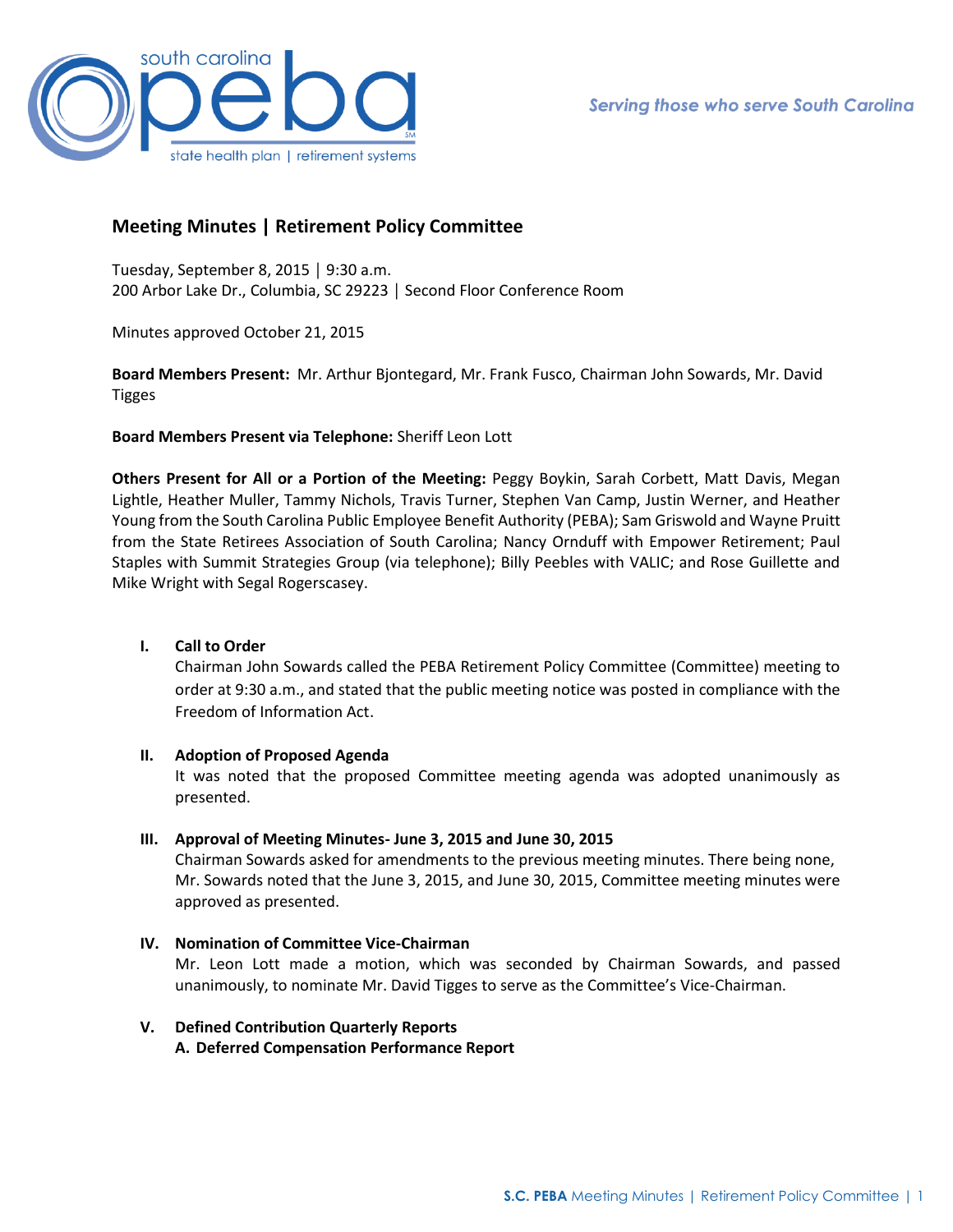Ms. Rose Guillette, Senior Consultant with Segal Rogerscasey introduced Mr. Mike Wright, who discussed recent market conditions, and stated that the Gross Domestic Product grew at an annualized rate of 3.8 percent in the second quarter, and inflation continues to be very low.

Ms. Guillette reviewed the Fund Evaluation Sheet for the quarter, and reported that funds passed the benchmark criteria, with the exception of the BlackRock Inflation Protected Bond Fund; the T. Rowe Price Mid Cap Value Fund; and the PIMCO All Asset Institutional Fund.

Ms. Guillette stated that the market value for the 401(k) Plan was \$2.8 billion for the quarter, which represents an increase of \$24.5 million, comprised of \$16.8 million in investment gains, offset by \$8.5 million in net distributions, and \$0.8 million in fees. Ms. Guillette added that the 457 Plan was valued at \$935.4 million, which represents an increase of \$1.7 million over the quarter, comprised of \$5.7 million in investment gains, offset by \$3.7 million in net distributions, and \$0.3 million in fees during the quarter.

## **B. Deferred Compensation Plan Activity Report**

Ms. Nancy Ornduff, with Empower Retirement, presented the second quarter plan activity summary. Ms. Ornduff stated that as of June 30, 2015, Program assets increased by \$26.21 million, or 0.7 percent, and incoming rollovers to the Program have increased to \$16,105,903.62. Ms. Ornduff stated that the South Carolina Stable Value Fund remains healthy with a market to book ratio of 101.4 percent.

Ms. Ornduff reminded the Committee that the Business Transformation Project is part of the best practices recommendations which requires all participating employers to offer all features of the Program and adhere to standardized remittance and reporting requirements effective January 1, 2017.

Ms. Ornduff advised that contributions increased from \$53.10 million as of March 31, 2015, to \$53.11 million as of June 30, 2015, and rollovers out decreased to \$15.8 million, down from \$21.6 million during the first quarter. Ms. Ornduff added that distributions decreased in the second quarter to \$53.6 million from \$65.9 million in the first quarter.

Ms. Ornduff concluded her presentation by reporting that there are 720 total participating employers in the Program.

## **C. State ORP Performance Report**

Mr. Paul Staples, Senior Vice President and Director of Defined Contribution Services with Summit Strategies Group (Summit), reviewed the Optional Retirement Program (ORP) investment performance for the second quarter of 2015. Mr. Staples stated that as of June 30, 2015, ORP total assets were \$1.7 billion, with 55 percent of total assets being allocated to TIAA-CREF; 22 percent of total assets dedicated to VALIC; 13 percent to MassMutual; and 10 percent of total assets with MetLife.

Mr. Staples reviewed the compliance report cards for each ORP vendor, and stated that MassMutual has four funds on the watch list, VALIC has two funds on the watch list, and MetLife and TIAA-CREF both have one fund on the watch list.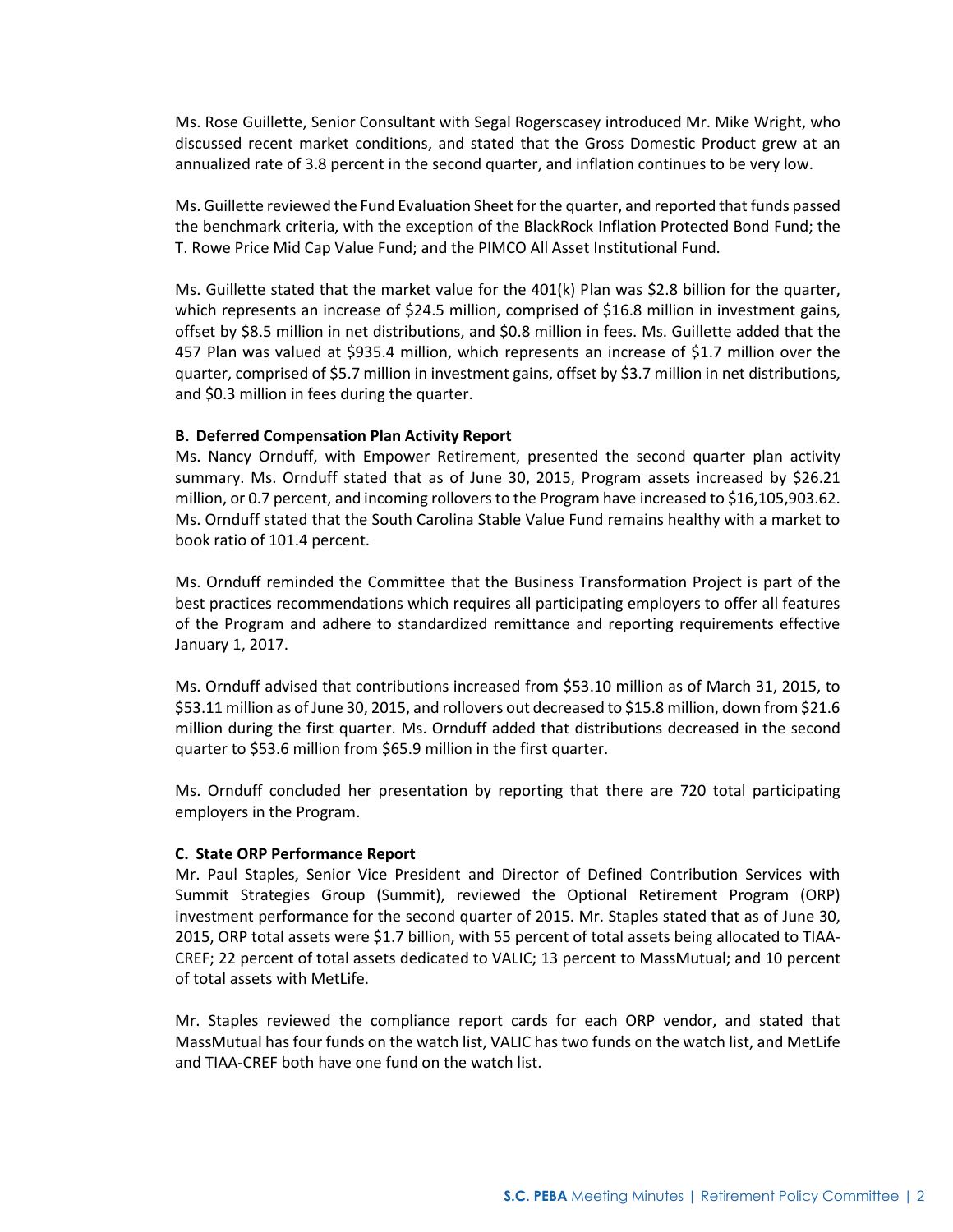Mr. Staples reported that on June 25, 2015, AllianceBernstein announced that it will discontinue the target date suite that is currently offered within MetLife's State ORP menu, and has proposed to replace AllianceBernstein with the American Funds Target Date Retirement Funds.

Mr. Staples also reported that the Neuberger Berman Real Estate Fund currently offered within TIAA-CREF's State ORP menu has been on the Watch List for eight out of the past twelve quarters, and is required to be removed or closed based upon investment policy guidelines. Mr. Staples added that TIAA-CREF has proposed replacing the fund with the TIAA-CREF Real Estate Securities Fund.

Mr. Staples stated that both fund replacements are in compliance with the State ORP Investment Policy Statement criteria, and the changes could be implemented in the fourth quarter of 2015. Mr. Matthew Davis, Defined Contribution Manager, also confirmed that Summit's recommendations are consistent with the State ORP Investment Policy Statement.

Mr. Tigges made a motion, which was seconded by Mr. Lott, and passed unanimously, to adopt the recommendations of Summit and PEBA Staff to replace the MetLife AllianceBernstein funds with the American Funds suite of target date funds, and to replace the Neuberger Berman Real Estate Fund with the TIAA-CREF Real Estate Securities Fund. Chairman Sowards stated that this motion will require the approval of the full Board.

#### **VI. Committee Review of Defined Benefit Plan**

Chairman Sowards stated that on August 19, 2015, the Chairman of the PEBA Board of Directors, Art Bjontegard, directed the Committee, to conduct a review of the Retirement System's investment returns for the last five fiscal years and the impact of those returns on the System's unfunded liability and the required employer and employee contribution rates to the System. This review shall include an analysis of the System's asset allocation, the management fees associated with that asset allocation, and any other issues which may be relevant to the investment returns and contribution rates for the System. Chairman Sowards added that the Committee is to conclude its analysis and render a written report on the subject to the PEBA Board as soon as reasonably practicable, which is expected to be no more than six months.

Following further review and discussion, Chairman Sowards advised that the Committee will meet twice a month with at least one meeting a month dedicated solely to the Review of the Defined Benefit Plan. Chairman Sowards stated that he will also ask the Investment Commission to address the Committee at a later date.

#### **VII. Strategic Planning Status Report**

Ms. Corbett reviewed the PEBA Board Strategic Plan-Staff Action Plans related to the Retirement Policy Committee, and provided a progress report on each action item that will be completed by the end of 2015.

#### **VIII. Old Business/Director's Report**

Ms. Peggy Boykin, PEBA's Executive Director, provided the Director's Report, and stated that the Benefits at Work (BAW) Conference was held at the Columbia Convention Center August 31- September 3, 2015. Ms. Boykin reported that over 2,200 employers attended the conference over the four-day period, and expressed her deep appreciation for staff's hard work in